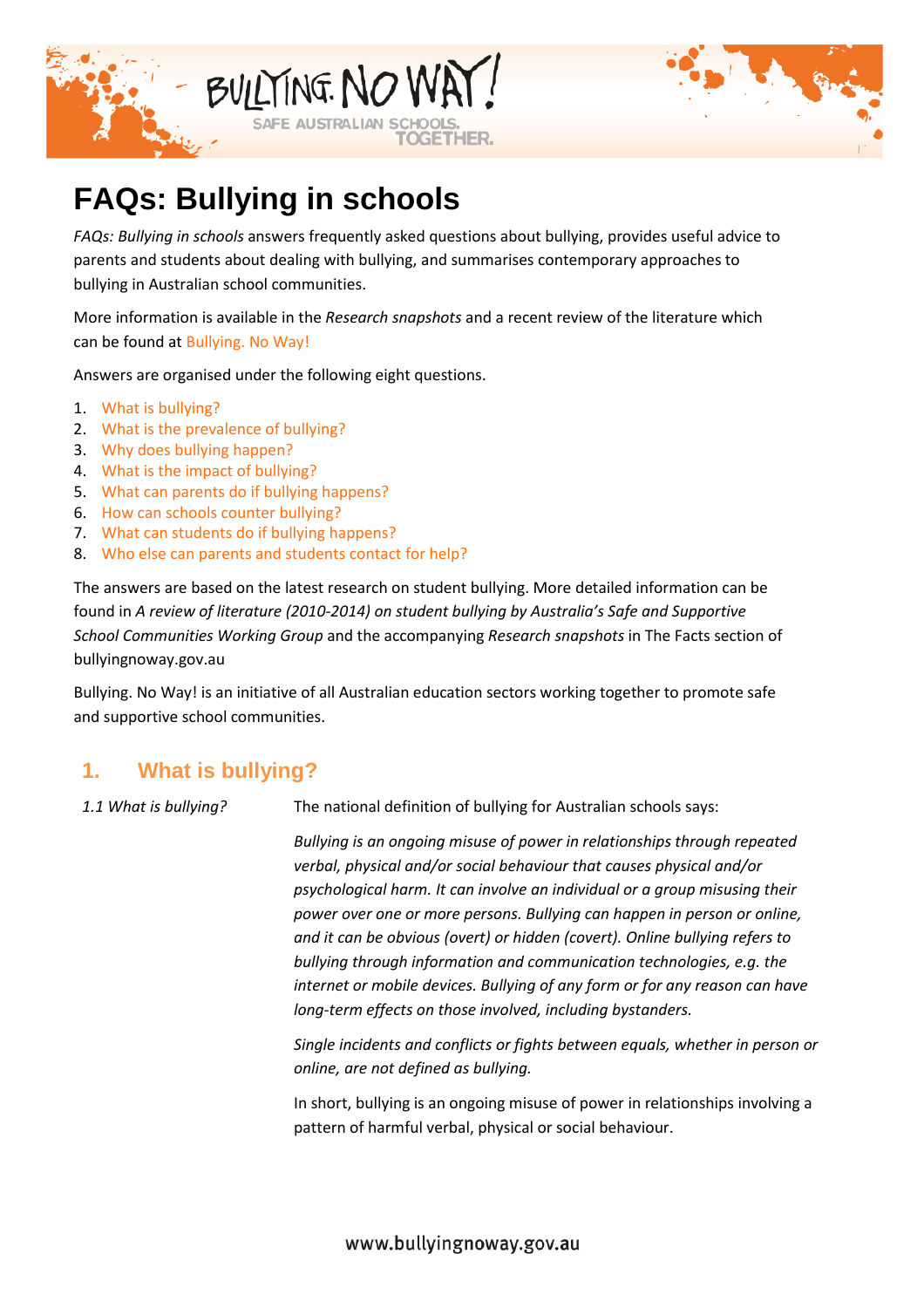



| 1.2 Is every conflict<br>between students bullying?                                  | Not all aggressive or harmful behaviour between people is bullying. While<br>conflicts and aggressive behaviour need to be addressed, it is important to<br>be clear when these behaviours are not actually bullying.                                                                                                                                                                                                                                                                                     |
|--------------------------------------------------------------------------------------|-----------------------------------------------------------------------------------------------------------------------------------------------------------------------------------------------------------------------------------------------------------------------------------------------------------------------------------------------------------------------------------------------------------------------------------------------------------------------------------------------------------|
|                                                                                      | The definition of bullying has three critical aspects: it is a misuse of power<br>within relationships, it is repeated and ongoing, and it involves behaviours<br>which can cause harm. All three aspects need to be present in order for<br>behaviour to be called bullying.                                                                                                                                                                                                                             |
| 1.3 What does the 'misuse<br>of power' mean?                                         | In a situation where there is a power imbalance, one person or group has a<br>significant advantage over another, and if this power is misused, this<br>enables them to coerce or mistreat another for their own ends. In a bullying<br>situation this power imbalance may arise from the context (e.g. having<br>others to back you up), from assets (e.g. access to a weapon) or from<br>personal characteristics (e.g. being stronger, more articulate or more able<br>to socially manipulate others). |
| 1.4 How is bullying<br>different from violence,<br>harassment and<br>discrimination? | The critical aspect that distinguishes violence, harassment and<br>discrimination from bullying is that bullying happens within social<br>relationships, featuring repeated and harmful behaviours that stem from a<br>misuse of power. Violence, harassment and discrimination can occur as part<br>of bullying, but also can occur in one-off conflicts or between strangers.                                                                                                                           |
|                                                                                      | It is important to know the difference as the effect on the individual or<br>group may be different and the responses to each may need to be different.                                                                                                                                                                                                                                                                                                                                                   |
|                                                                                      | Violence is the intentional use of physical force or power, threatened or<br>actual, against another person/s that results in psychological harm, injury or<br>in some cases death. Violence may involve provoked or unprovoked acts<br>and can be a single incident, a random act or can occur over time.                                                                                                                                                                                                |
|                                                                                      | Harassment is behaviour that targets an individual or group due to their<br>race, culture or ethnic origin; religion; physical characteristics; gender;<br>sexual orientation; marital parenting or economic status; age and/or ability<br>or disability, and that offends, humiliates, intimidates or creates a hostile<br>environment. Harassment may be an ongoing pattern of behaviour, or it<br>may be a single act.                                                                                 |
|                                                                                      | Discrimination occurs when people are treated less favourably than others<br>because of their race, culture, or ethnic origin; religion; physical<br>characteristics; gender; sexual orientation; marital, parenting or economic<br>status; age and/or ability or disability. Discrimination is often ongoing and<br>commonly involves exclusion or rejection.                                                                                                                                            |
|                                                                                      | Intervening early can often prevent harassment, discrimination and more<br>serious negative behaviours from becoming part of a bullying pattern.                                                                                                                                                                                                                                                                                                                                                          |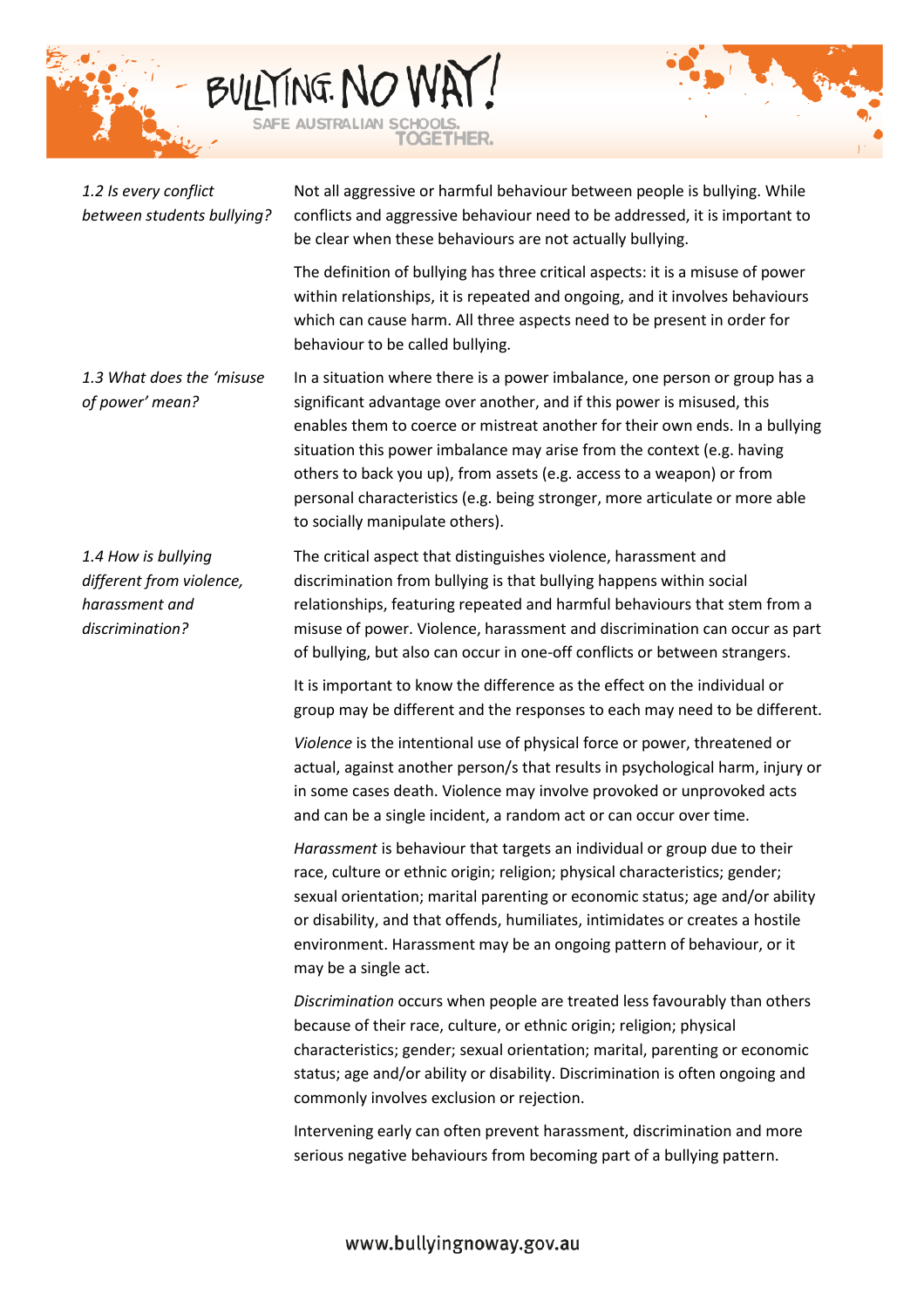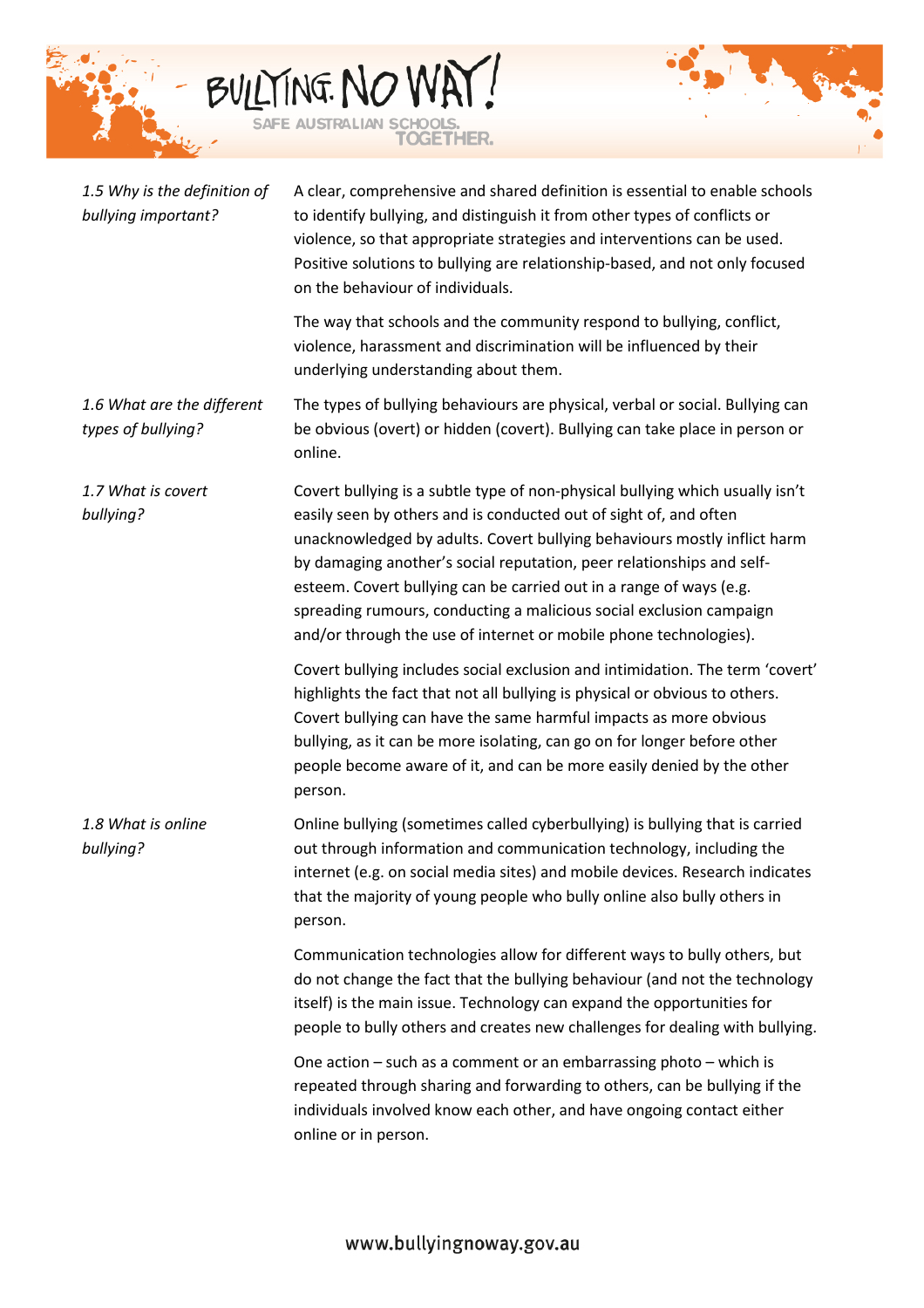



*1.9 What is online aggression, and how is it different from online bullying?*

<span id="page-3-0"></span>Online aggression includes a number of behaviours that occur as single or untargeted acts between people who don't know each other. For example, 'trolling' is intensive verbal abuse of an individual online done anonymously and by strangers. The difference between online aggression and online bullying is that bullying occurs within the context of an existing social relationship.

## 2. What is the prevalence of bullying?

| 2.1 How common is<br>bullying amongst students<br>in schools?    | Australian research suggests that up to one in four students has<br>experienced some level of bullying face-to-face and one in five has<br>experienced bullying online. Researchers have made different findings<br>about how common bullying is, largely due to differences in how they<br>measure 'bullying'. It is important to remember, most young people do not<br>engage in bullying behaviour.                            |
|------------------------------------------------------------------|-----------------------------------------------------------------------------------------------------------------------------------------------------------------------------------------------------------------------------------------------------------------------------------------------------------------------------------------------------------------------------------------------------------------------------------|
| 2.2 Is there a pattern to<br>bullying?                           | Australian research has revealed that bullying peaks in the middle primary<br>school years and the first year of high school. This appears to be related to<br>the rapid changes in the social skills and social demands for students at<br>these stages.                                                                                                                                                                         |
|                                                                  | Some other general patterns of bullying have been identified. Younger<br>children are more likely to bully others physically or verbally, and then as<br>they get older social bullying behaviours increase (including exclusion and<br>manipulation). Online bullying (cyberbullying) increases when students<br>begin to have greater access to online communication and mobile phones.                                         |
| 2.3 Is bullying increasing?                                      | The fact that we are hearing a lot about bullying these days may well be a<br>positive sign that we are taking it seriously and exploring ways to reduce it.<br>Australian researchers have suggested we are more aware of the potential<br>impact of ignoring bullying, and willing to take the necessary positive<br>action, rather than bullying actually increasing.                                                          |
| 2.4 Why is it hard to know<br>exactly how common<br>bullying is? | Children and young people often don't tell adults about bullying. Sometimes<br>children and young people don't want their parents or teachers to become<br>involved as they are afraid of what might happen if the person who is doing<br>the bullying finds out they have told. Sometimes, students simply don't think<br>to ask for adult help or they don't think anyone will believe them or could<br>help even if they told. |

## <span id="page-3-1"></span>3. Why does bullying happen?

*3.1 Why do people bully others?* People who bully others are often motivated by the status and social power they can achieve through bullying. Some may bully others to compensate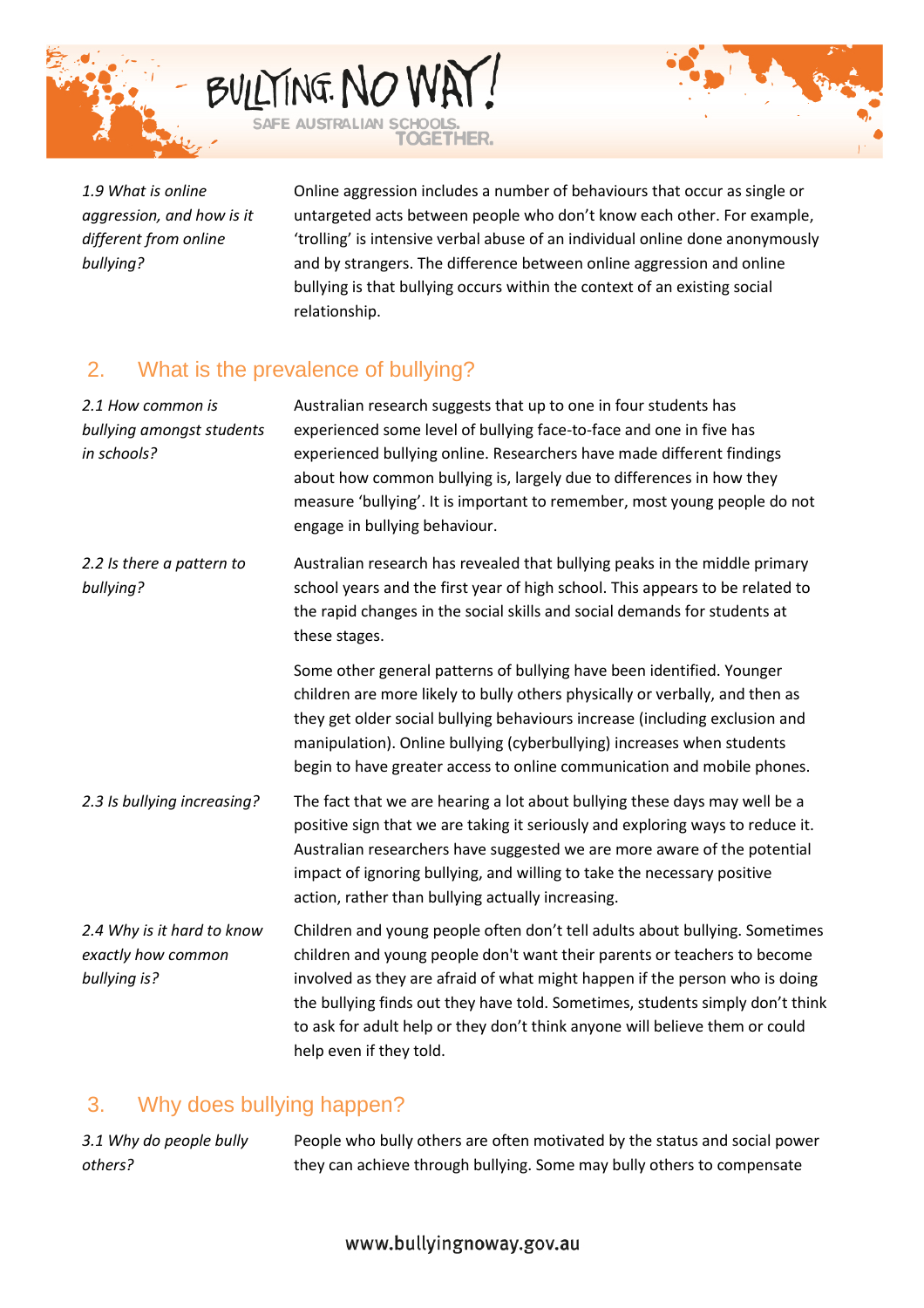



for what is happening to them and their own feelings of powerlessness. Bullying behaviours can also be copied by others. Investigating how students view the situation and why they think the bullying is happening is central to appropriate school responses.

*3.2 Who bullies others?* All individuals have the potential to bully others or to be bullied. However some individuals persistently bully others for a range of reasons and in a range of contexts.

> Bullying is highly dynamic. Students' roles can change in different contexts. Individuals can occupy various roles in bullying, including the individual being bullied, those bullying others, and bystanders who may be assistants, reinforcers, outsiders, or defenders. One individual can play one role in one context while taking a different role in another.

*3.3 Are some people more likely to be bullied more than others?* Research indicates that any characteristic that makes a child stand out or sets a child apart from the peer group places them at greater risk of being bullied. Standing out in any way increases the likelihood of being bullied.

*3.4 Why is it sometimes hard to identify bullying?*

Bullying can be hard to identify because it involves the types of actions and behaviours that also happen outside of a bullying situation, it can be hidden (or covert) as well as obvious (overt), and can occur in both individual and group situations. Some bullying can be quite subtle or involve words known only by the students, making it difficult for adults to recognise. Students may also be reluctant to tell someone else. These complexities can make it difficult to identify if a person or group is being bullied. This means that families and schools need to be alert to possibly subtle signs of bullying and to check in regularly with students.

#### <span id="page-4-0"></span>4. What is the impact of bullying?

*4.1 Is bullying really something to be worried about?* Bullying affects everyone involved, including people who witness it. It can have serious and long-term emotional or psychological consequences in addition to the immediate harmful effects. Communities that condone or ignore bullying may create an environment where more serious anti-social behaviour is condoned. Bullying undermines key values that schools aim to promote in students – respect, trust and honesty. *4.2 Isn't bullying just a normal part of growing up?* Bullying is not a normal stage that all children and young people pass through, and it is not just something to put up with as 'part of life'. Behaviour that is intended to harm can impede healthy development.

Ignoring bullying, thinking that it is just something that children and young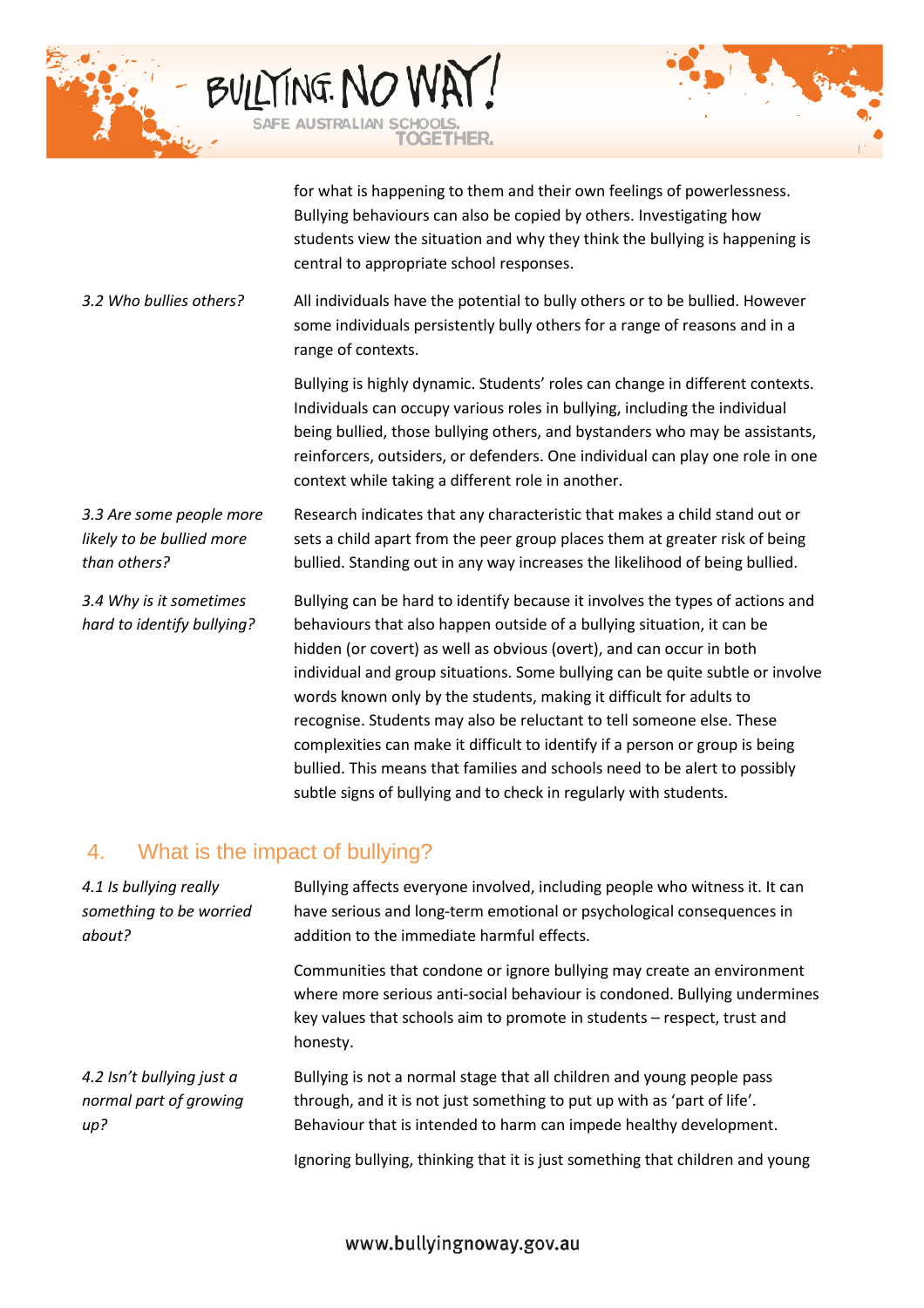



people do, or considering that bullying will be 'character building' can give silent approval for bullying to continue and further traumatise those who are bullied.

*4.3 What are the impacts of bullying on those students who are bullied?* Being bullied can result in a person feeling miserable and powerless, so the response of those around that person is important in making a change. Research shows that bullying can have a negative impact on students'

academic performance, self-esteem, and coping skills, and can increase anxiety and unhappiness. It is important that students, staff and parents get involved to make a positive change.

Bullying can negatively affect how children and young people see themselves and how they feel about themselves.

*4.4 What are the impacts on those who bully others?* The outcomes for people who bully others are also not good in the longterm. Children and young people who bully others may come to see bullying as a normal and acceptable way to behave. Those who bully others need support to learn more appropriate ways to behave and resolve conflict to prepare them for adulthood and to reduce the likelihood of developing even more serious anti-social behaviours.

*4.5 Is there an impact on bystanders to bullying?* Bystanders are present in many bullying incidents. Research indicates that bystanders can be negatively impacted by witnessing bullying. Students can feel distressed about not knowing how to act and can feel concerned about their own status or safety.

## 5. What can parents do if bullying happens?

*5.1 What can parents do if their child tells them they are being bullied?*

<span id="page-5-0"></span>There are six key steps for parents if their child tells them they have been bullied:

- 1. listen calmly to what your child wants to say and make sure you get the full story
- 2. reassure your child that they are not to blame and ask open and empathetic questions to find out more details
- 3. ask your child what they want to do and what they want you to do
- 4. discuss with your child some sensible strategies to handle the bullying starting a fight is not sensible
- 5. contact the school and stay in touch with them
- 6. check in regularly with your child.

*5.2 What strategies can parents suggest to their child who is being physically bullied?*

The Bullying. No Way! website provides information about various strategies. These can be tried to avoid physical bullying situations:

1. avoid areas which allow the bullying students to avoid detection by teachers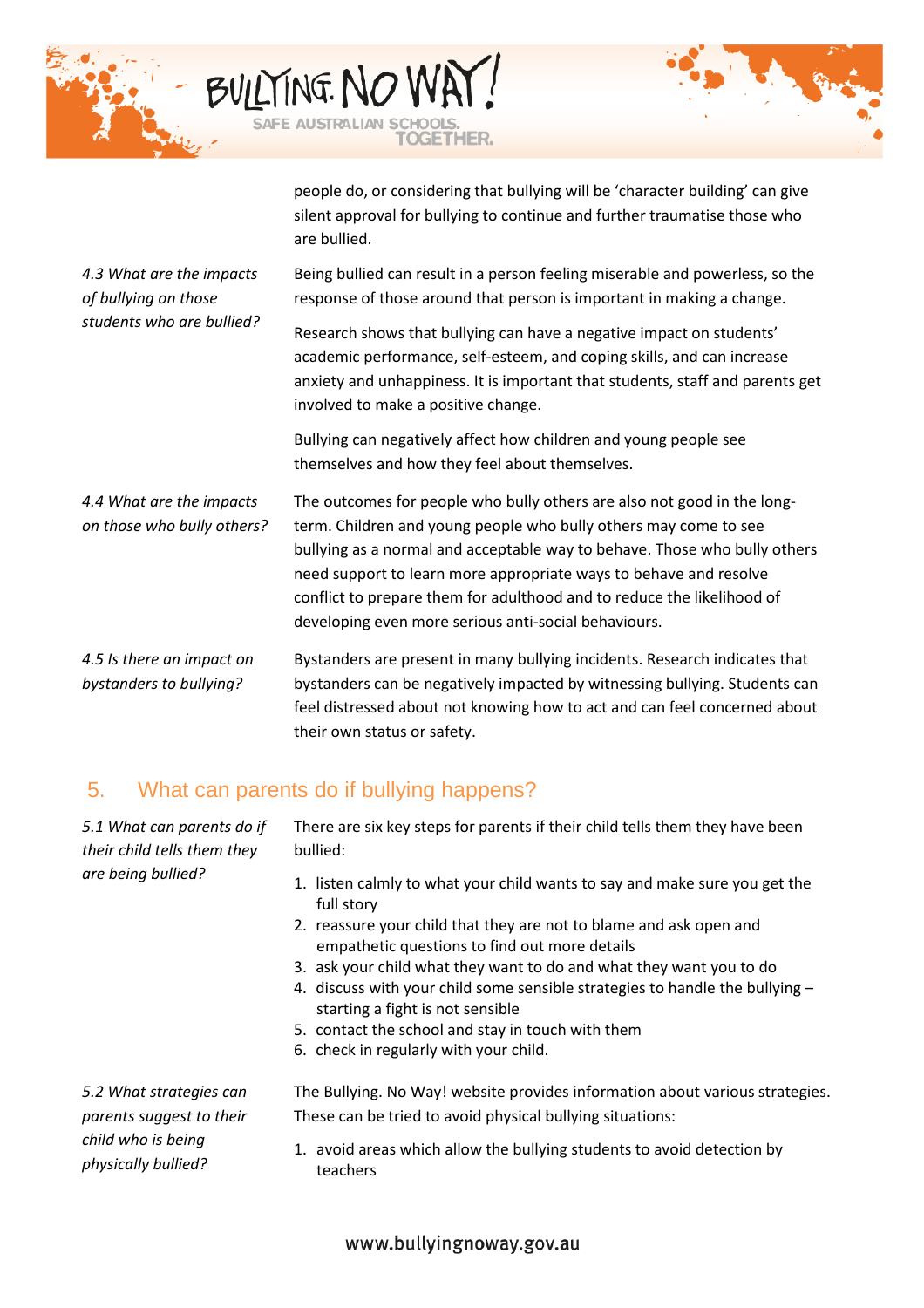



- 2. stay with other students
- 3. talk to an adult at school or home who can help stop the bullying
- 4. keep asking for support until the bullying stops.

The Bullying. No Way! website provides information about various strategies. These can be tried if the child feels safe:

- 1. ignore them
- 2. tell them to stop and then walk away
- 3. pretend you don't care, try to act unaffected or unimpressed
- 4. try to deflect the bullying (e.g. pretending to agree in an offhand way 'okay, yeah, maybe')
- 5. go somewhere else
- 6. get support from your friends
- 7. talk to an adult at the school or at home who can help stop the bullying
- 8. keep asking for support until the bullying stops.

*5.4 What strategies can parents suggest to their child who is being bullied online?*

*5.3 What strategies can parents suggest to their child who is being verbally* 

*or socially bullied?*

*5.5 What should parents avoid telling their children to do?*

*5.6 What can parents do if they are told or suspect that their child is bullying others?*

*5.7 What can parents expect from their child's* 

*school?*

If bullying happens online, some of the strategies for face-to-face bullying may apply and as well, suggest that the child:

- 1. avoid responding to the bullying
- 2. block and report anyone who is bullying online
- 3. protect yourself online use privacy settings and keep records.

Strategies not recommended for dealing with bullying include:

- fighting back
- bullying the person who has bullied them
- remaining silent about the problem.

The Bullying. No Way! website provides information about things to do. If a parent suspects their child has been bullying others, they can talk to their child about:

- why they have been behaving this way
- taking responsibility for their behaviour
- how to sort out differences and resolve conflicts
- how to treat others with respect
- the effect of bullying on others
- the need to repair harm they have caused to others
- the need to restore relationships.

Parents may also like to talk to their child's school to come up with a plan to help their child learn more appropriate ways to behave.

Schools will consider your child's circumstances and will develop the most appropriate strategies for them. These strategies could include:

• teaching and learning programs to develop students' communication,

www.bullyingnoway.gov.au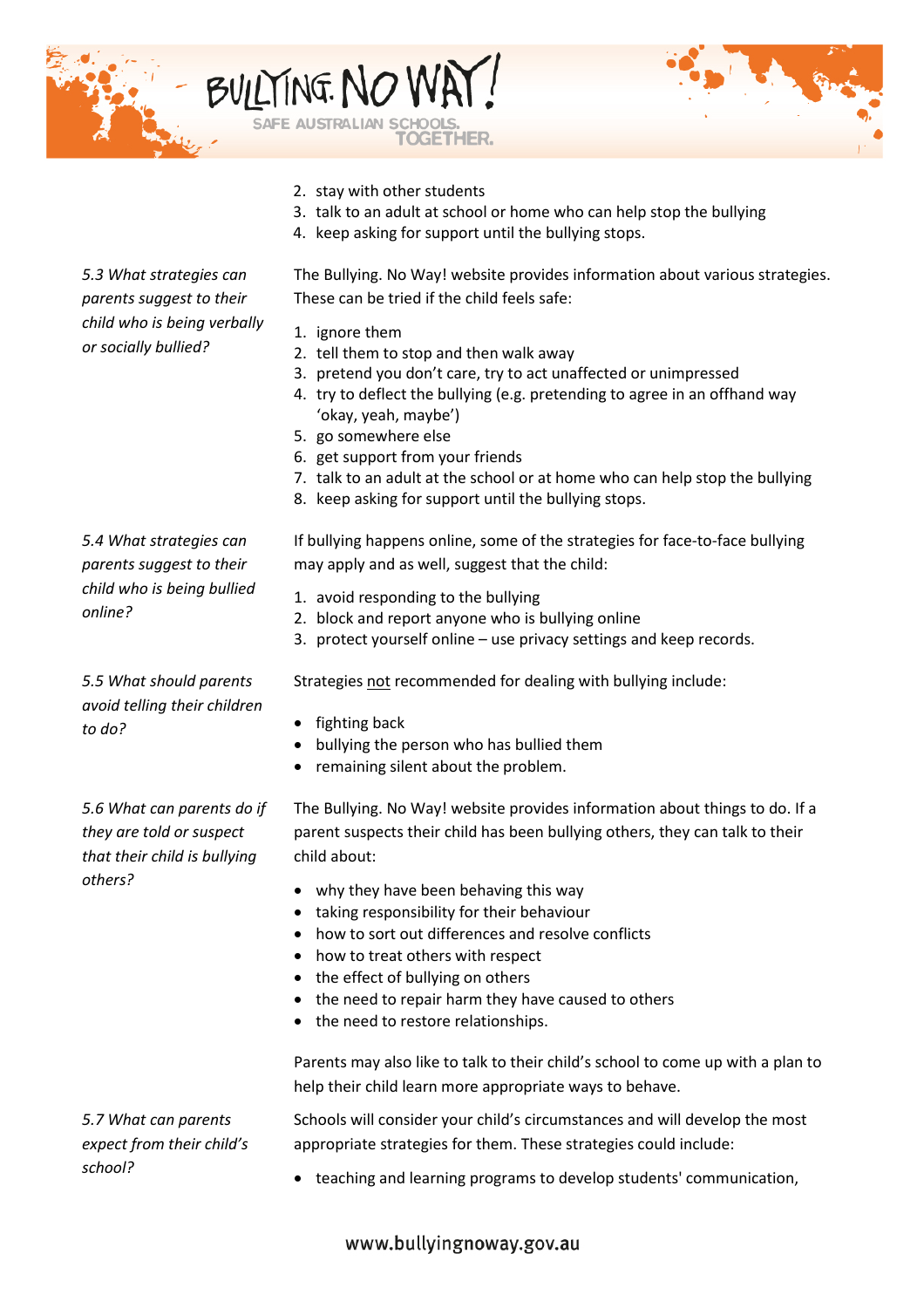

social, assertiveness and coping skills

- changes to the school environment such as redesigning the playground
- increasing teachers' supervision of students at particular times or places
- support from a school counsellor, psychologist or guidance officer
- mediation for the students involved with a trained teacher to resolve their problem
- changes to technology access at school
- timetable or class changes (that may be temporary or permanent) to decrease the contact the students have with each other
- disciplinary action for students who continue to bully others despite the efforts of the school to promote appropriate behaviour.

The school may develop an action plan for your child and any other children involved. Strategies you could use at home may also be included in this plan.

*5.8 What else can parents do?* Parents who are child-centred (focused on the child's experience), warm and authoritative (firm and reasonable about their authority over the child) have an overall positive influence in reducing both the likelihood of bullying happening and impact if it does happen.

> <span id="page-7-0"></span>Cooperation between home and school to prevent bullying is essential. Efforts to address bullying by schools are unlikely to succeed if the school and home are treated as separate settings.

#### 6. How can schools counter bullying?

*6.1 Why is the way we talk about bullying important?* Aggressive language, like 'Stamp out bullying' or language which labels students, like 'Get tough on bullies' can actually become part of a bullying problem. More positive language, like 'We stand together' refers to ways to build the capacity of students to take actions to reduce bullying.

*6.2 What can schools do if bullying is happening?* In creating and maintaining a safe and supportive school environment, strategies to address bullying include:

- preventing bullying through promoting a positive whole-school culture based on values agreed to by the whole school community
- intervening early in suspected or identified bullying issues and communicating clearly with all involved
- responding to bullying incidents with approaches which have been shown to be effective.

These elements need to be outlined in the school's policy and other relevant documents. The Bullying. No Way! website provides advice, strategies and other information for teachers, parents and young people on how they can help reduce bullying.

Not all hurtful behaviours are bullying, but schools address inappropriate behaviour whether or not it meets the definition of bullying.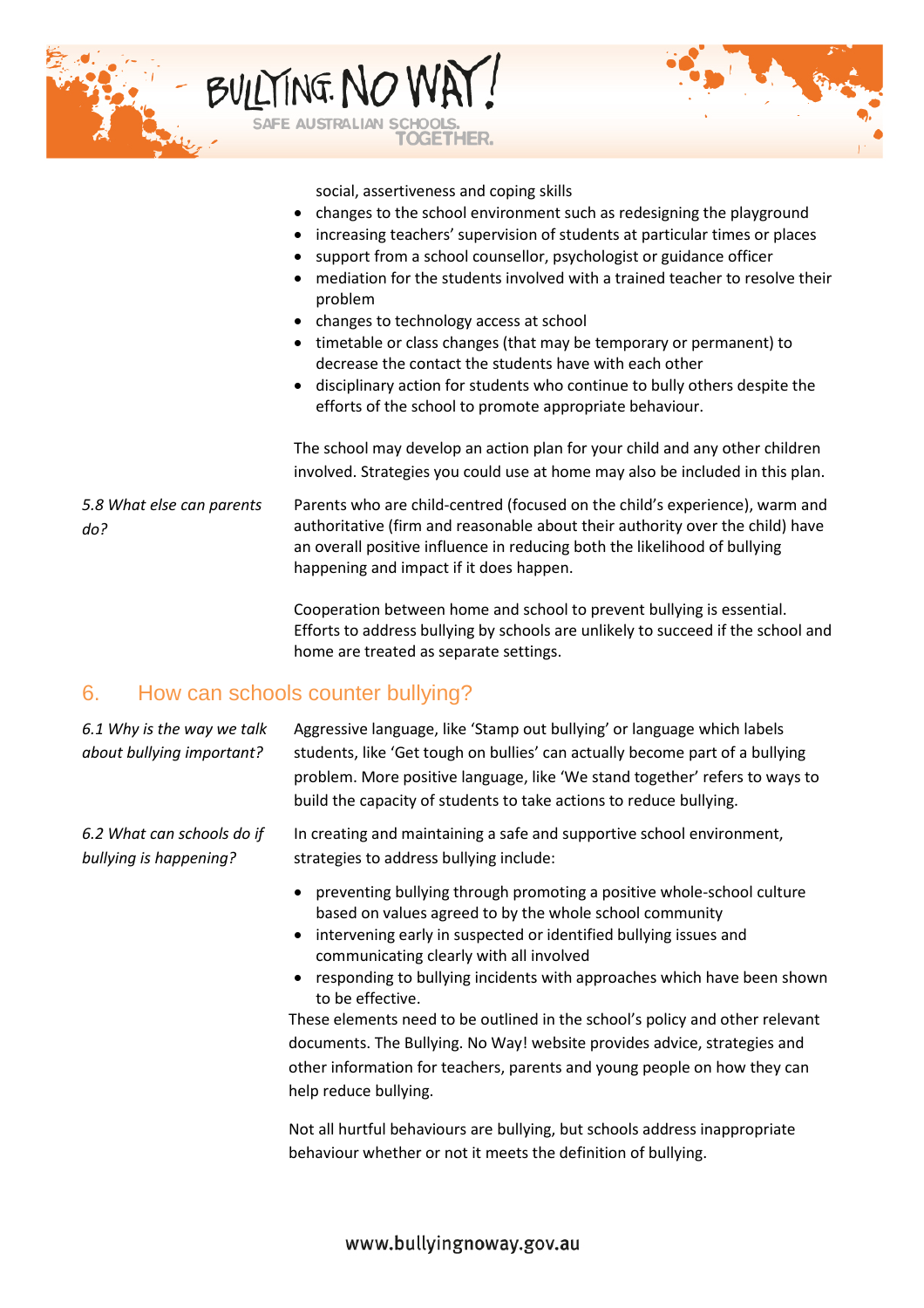



Bullying that appears to involve criminal behaviour such as violence, threats, intimidation, inciting violence, etc., should be reported to the police (in line with school guidelines) and will require management by the school to ensure the risks to student safety are reduced.

*6.3 Is a school policy on bullying important?* Most schools have a written policy about how they manage student behaviour, including bullying.

> The school's policy is an important place to articulate the school community's shared understanding of bullying and how best to respond, and the agreed preventative and responsive strategies to be implemented within the school. It fosters collaboration between home and school to counter bullying.

The involvement of students as well as parents and carers in developing and implementing the school's policy help to create a document that is useful for all members of the school community.

Effective school responses to bullying incidents are:

- solution-focused
- relationship-based
- at the school level, the class level, the student level, and
- based on strong links between parents and schools.

Students who bully others need to understand that their behaviour is not acceptable and to learn more appropriate ways to behave and to resolve conflicts. School staff may also need to address the underlying causes for the bullying. Staff and other students need to be taught what to do if they witness bullying happening.

Effective approaches to student bullying include restorative practices, conflict management, equalising power imbalances amongst students, and social skills development.

More than one method of addressing bullying may be needed as no single approach is appropriate or effective in all circumstances or for all people.

Dealing with bullying can be complex and challenging. Both short and longterm approaches need to be adopted, including regular reviews of policy and procedures and monitoring of progress using the school's data.

*6.5 Why are other people (bystanders) important in dealing with school bullying?* 

*6.4 What approaches to bullying are effective?*

> Everyone plays a part in ensuring the safety and wellbeing of others – parents, staff, students and community members. It is essential that these members of the school community know how to deal with incidents of bullying effectively and safely. It is important to note, however, that the majority of people are not involved in bullying.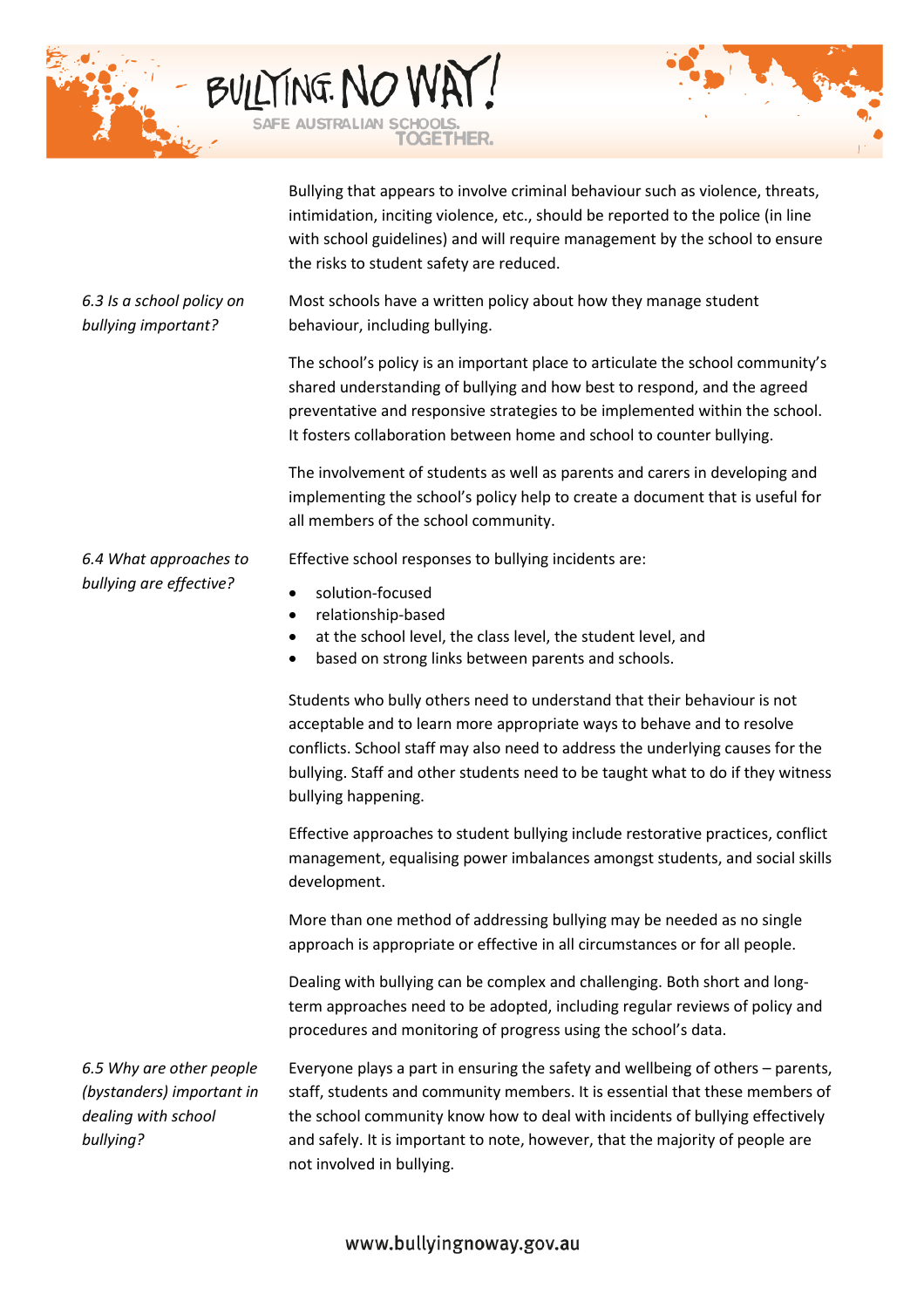| BULLTING. NO WAY!<br><b>OGETHER.</b>                                                                                                                                                                                               |  |
|------------------------------------------------------------------------------------------------------------------------------------------------------------------------------------------------------------------------------------|--|
| Students who bully others often aim to impress or intimidate bystanders. The<br>reaction of bystanders can either support or discourage bullying from<br>happening. If bystanders do nothing, this can be seen as a form of silent |  |

approval.

Supportive bystander behaviours are actions and/or words that are intended to support someone who is being bullied. The actions of a supportive bystander can stop or diminish a specific bullying incident or help the bullied student to recover from it. The attitude and reaction of bystanders can affect the culture of the school. Social disapproval of bullying can prevent bullying from occurring and help to stop it when it is happening. Training in how to intervene safely assists in effective bystander behaviour. The majority of students do not want bullying to occur, but often don't know

how to stop it. Schools can help students learn what to do when bullying

occurs. *6.6 What doesn't work when dealing with bullying* Short-term 'solutions' alone, like punishing the student doing the bullying, do not improve the relationships and social factors which allow the bullying to happen. Although the bullying may stop in the short-term, unless these factors are addressed, it is very likely to reoccur or be hidden (covert). Punishment as the only intervention is not effective in preventing bullying. Interventions need to be matched to the particular circumstance of the bullying. No single approach to bullying is appropriate or effective in all circumstances or for all people. If the school's response to bullying further disempowers students who have been bullied or fosters a negative school culture, this can make the situation worse. *6.7 Why don't 'get tough' solutions work to reduce bullying in the long-term?* Approaches to bullying need to include relationship and social solutions at the whole-school, class and student level, and on occasion, at the family and community level. Although bullying may stop in the short-term after a 'get tough on bullying' approach, unless the relationship and social factors are addressed, it is very likely to reoccur, take another form, or just become hidden (covert). *6.8 What is the role of school climate?* Schools that are responsive to students' needs and have a whole-school approach to optimising student wellbeing experience lower levels of bullying. This includes the explicit teaching and modelling of positive values and

wellbeing through Social and Emotional Learning curriculum and pastoral care.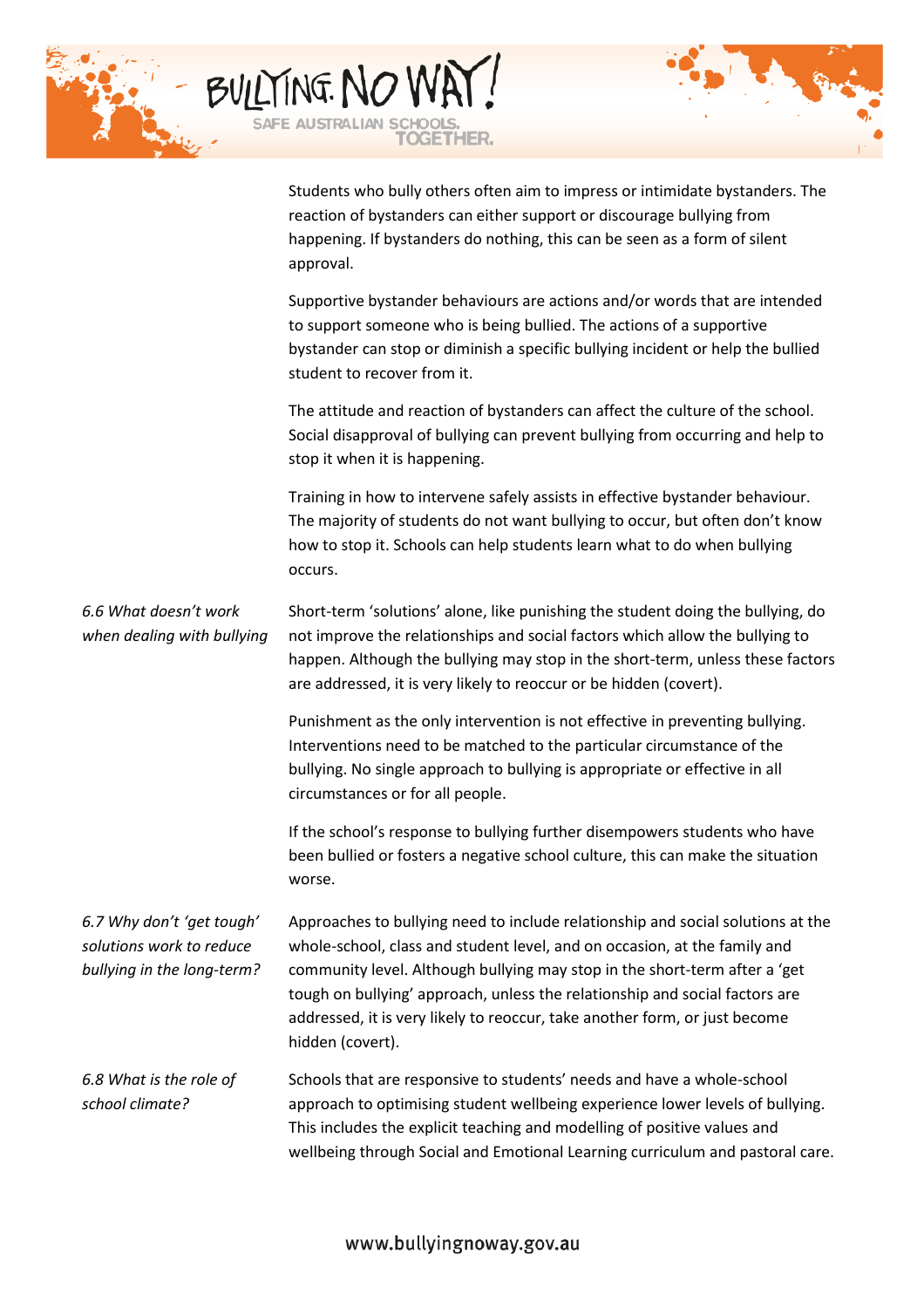

Anti-bullying campaigns and programs are just one aspect of the work that schools need to do to counter bullying. The long-term aim is to foster a school culture based on positive values and supportive relationships which feature respect, inclusion, belonging and cooperation.

*6.9 What can schools teach students about online safety?*  Online safety (or cybersafety) refers to a broad range of safe, respectful and responsible behaviours as well as ways to guard security and privacy online. Online safety is one way to reduce the risk of bullying, identity theft or predatory behaviour by others online.

> Students need to be taught safe and appropriate online behaviour, which includes recognising when someone's online behaviour is bullying, how to avoid engaging in or supporting online bullying, and being aware of the sort of support that bystanders can provide online.

### 7. What can students do if bullying happens?

*7.1 What can I do if I am being bullied in person?*

<span id="page-10-0"></span>If you are being bullied, and you feel safe to do so:

- ignore them
- tell them to stop and then walk away
- pretend you don't care try to act unaffected or unimpressed
- go somewhere safe
- talk to an adult at the school or at home
- get support from your friends; ask friends, parents or teachers for their help to deal with the issue safely.

Having the courage to talk to someone is important if you are being bullied. Sometimes, just telling someone firmly to stop bullying you can be effective. If that doesn't work ask friends, parents or teachers for their help to deal with the issue safely.

If you are being bullied online (cyberbullied), and you feel safe to do so:

- don't respond to the message or image
- save the evidence as a screenshot if you wish to use it as part of dealing with the bullying
- block the sender and delete the message
- report the situation to the website or Internet Service Provider talk to trusted people—friends, adults, teachers, parents and police if necessary.

7.3 What can I do if I see someone else being bullied?

*7.2 What can I do if I am being bullied online?*

> The Bullying. No Way! website provides information about things to do. If you see someone else being bullied, and feel safe to do so, you can:

- refuse to join in
- not watch
- tell the person doing the bullying to stop
- tell the person doing the bullying that you will talk to a teacher